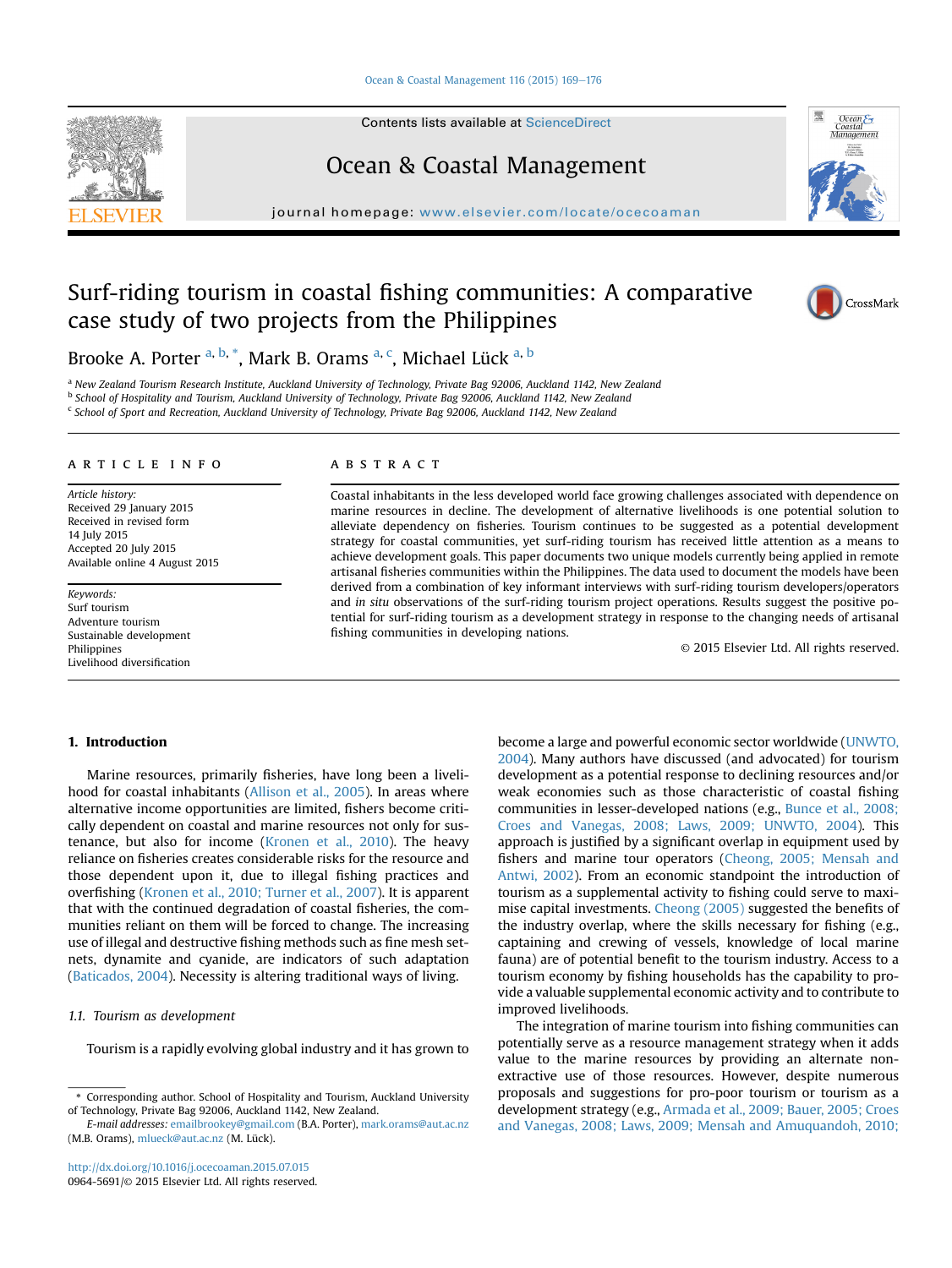Mograbi and Rogerson, 2007), cases of successful, transferable models remain rare. Many examples of fisherfolk participation in marine tourism and more specifically surf-riding tourism exist. For example, in the Mentawais, a popular surf-riding tourism destination in Indonesia, some of the tour vessels that carry surfers are converted fishing vessels (Ponting, 2001). Likewise, fisherfolk in Lombok, Indonesia, offer ad hoc charters to the Gili Islands (personal observation, April 8, 2003). While some examples such as these are available, there remains a lack of applicable marine tourism development models. Fabinyi (2010) describes the current trajectory of tourism development in the Philippines as having an "ambiguous" effect on the fishers. This gap of applicable tourism development models may be a consequence of research interests responding to conflicts created by a shift to tourism or the difficulty of documenting a gradual absorption of fisherfolk into the tourism sector. Thus, there remains a need to document plausible models for tourism development with specific benefits for fisherfolk communities (Fabinyi, 2010).

#### 1.2. Surf-riding tourism

Surf-riding tourism has been slow to gain recognition in the academic literature (e.g., Buckley, 2002a, 2002b; Ponting et al., 2005); however, there has been a recent surge of attention (e.g., Martin & Assenov, 2012, 2014; Orams and Towner, 2013; Ponting and McDonald, 2013; Ponting & O'Brien, 2014; Shuman and Hodgeson, 2009; Usher and Kerstetter, 2014). Buckley (2002a & 2002b) offered an early description of the economic, environmental and social effects of surf-riding tourism development on Indo-Pacific island communities. He notes social marginalisation as a significant social risk, describing the effect as "second class citizens" where community members are displaced by tourism development and can no longer afford to live in the area (Buckley, 2002a, p. 421). More recently, Usher and Kerstetter (2014) used ethnographic research to explore the perceptions of surf-riding tourism development in coastal Nicaragua. They found community perceptions to be overall positive; however, describe the importance of appropriate planning for sustainable development. Martin and Assenov (2012) "placed surf tourism research into three conceptual stages for discussion: an Early Period  $(1997-2000)$ ; a Formative Period (2001–2006); and a Progressive Period (2007-2011)" (p. 271).

The work of Orams and Towner (2013) emphasises the diversity of the surf-riding industry offering descriptive definitions of relevant activities, while Martin and Assenov (2014) suggest a conservation matrix for surf-riding resources based on environmental, economic, and governance indicators. Drivers for surf-riding tourism (production and consumption) have also been explored in the research (Ponting and McDonald, 2013). Rendle and Rodwell (2014) investigated the multiple functions of artificial surfing reefs (ASRs) noting that they are designed to contribute to the local community. However, they caution that there is a lack of research supporting this claim. For example, Di Tota and Lück (2015) report that the ASR in Mount Maunganui, New Zealand failed to deliver the expected community benefits. Subsequently, the local council announced to remove the ASR. Overall, sustainability of the surfriding tourism industry remains a predominant theme in much of the research (Martin & Assenov, 2014; Ponting & O'Brien, 2014; Shuman and Hodgeson, 2009; Usher and Kerstetter, 2014).

## 2. Rationale

Towner (2013) states there is a need for more research exploring surf tourism development, specifically studies, "which investigate emerging tourism destinations and tourism types," including surf tourism in less developed countries (p. 53).

The aim of this paper is to provide an overview of two surfriding tourism models currently being applied in the Philippines. In doing so, this research draws attention to the potential role of surf-riding tourism as a development strategy and adds the Philippines to the currently limited number of published research cases on surf tourism (Martin and Assenov, 2012). Apart from common issues associated with any form of tourism, surf-riding tourism carries its own set of unique characteristics and contingencies. While the general characteristics of the surf-riding tourist vary, many surf-riding tourists will sacrifice comfort for "good" surf (e.g., low numbers of surfers and good, clean waves), as Buckley (2002a) explains, "surf tourists are surfers first and tourists second" (p. 414). This minimalism (in terms of expected infrastructure and services typically found in tourism destinations) associated with surf-riders can be viewed as beneficial to development projects seeking to involve artisanal fisherfolk where service skills, as well as tourism infrastructure and services, may be limited. Additionally, the self-interest of surfers seeks to limit tourism growth as surf-riders prioritise uncrowded surf breaks (Buckley, 2002a,b; Orams and Towner, 2013; Ponting, 2014; Towner, 2013). The two models proposed in this paper have diverse functional characteristics; however, both reveal commonalities that may increase the potential transferability of the models to other settings. Therefore, this comparative case study analysis seeks to explore the relevance of surf-riding tourism as a development strategy and in doing so identify potentially beneficial components of existing surf-riding tourism models being applied in remote fishing communities.

## 3. Research design

This research was qualitative, interpretive and based on a case study approach. Flyvbjerg (2006) advocates the importance of a case study stating:

One can often generalise on the basis of a single case, and the case study may be central to scientific development via generalisation as supplement or alternative to other methods. But formal generalisation is overvalued as a source of scientific development, whereas 'the force of example' is underestimated. (p.12)

Our analysis was guided by Buckley's (2002a, b) documentation of Indo-Pacific surf tourism in the sense that it provides an "introductory overview" of two models worthy of "academic attention" (p. 406). Pragmatism was adopted as the research paradigm (James, 1907; Schuh and Barab, 2007). James (1907) states that researchers should be "interested in no conclusions but those, which our minds and our experiences work out together" (p. 22). This justification does not condone a loose methodology; instead James (1907) suggests that validity be improved by choosing appropriate theologies as fitting for the benefit of the data. Schuh and Barab (2007) argue pragmatism as "neither an epistemology or an ontology," and instead describe knowledge as being, "derived from interaction among groups of individuals and the artefacts in their environment, both of which create a reality" (p. 72). Within the pragmatic approach, a constructivist paradigm was adopted. Proponents of constructivism understand that the interactions between the researcher and the participants contribute to the knowledge construct, thus, affecting the research outcomes adopted (Racher and Robinson, 2003). Such a paradigm is appropriate here to accomplish the research goal of describing cases of surf-riding tourism development projects.

The key informants (KI) in this study are the operators/founders of the surf-riding tourism development projects. Thus, the choice to